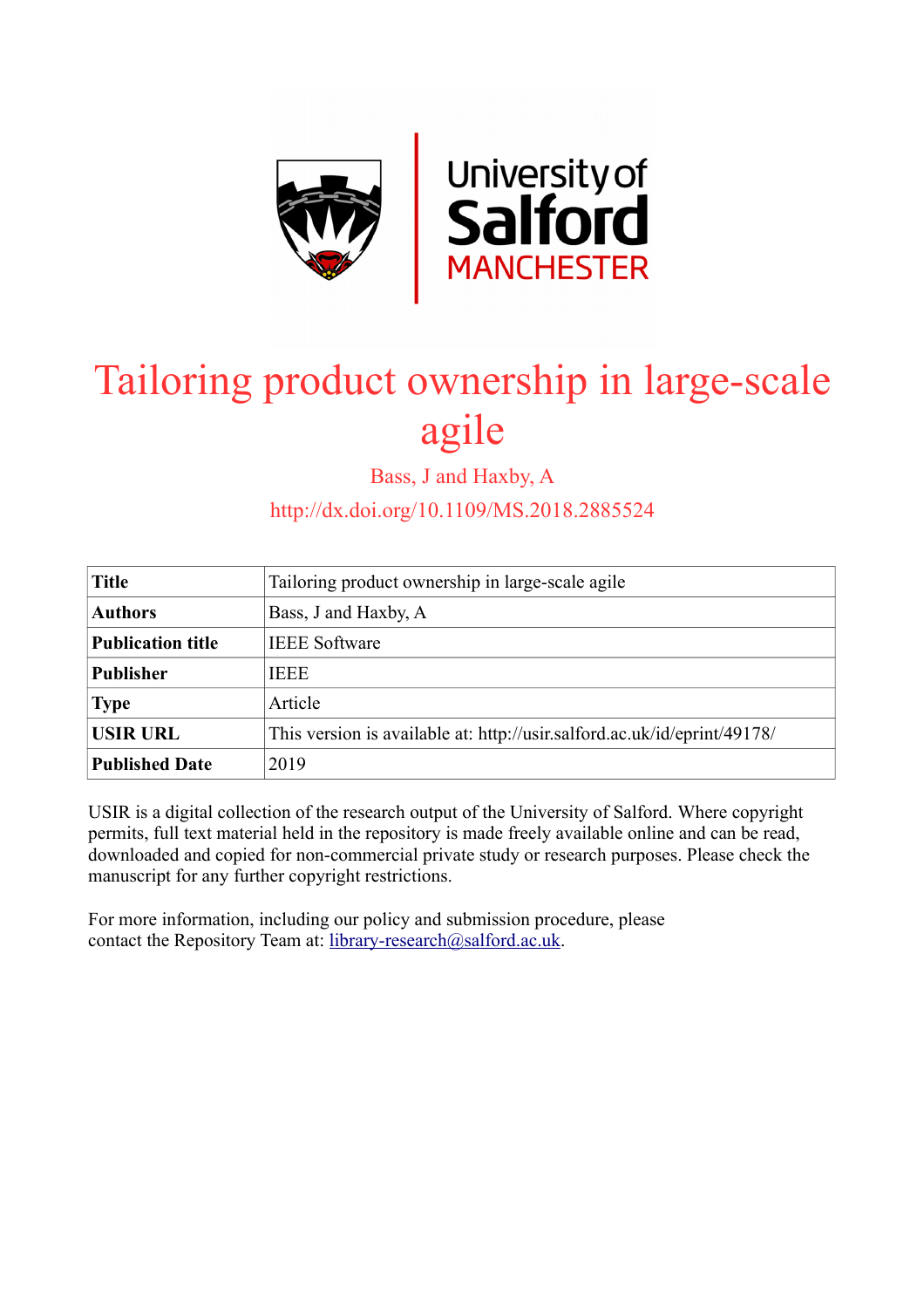# **Tailoring Product Ownership in Large-Scale Agile**

#### **Julian M. Bass**

*University of Salford, Manchester, UK*

#### **Andy Haxby** *Competa IT BV, The Hague, Netherlands*

*ABSTRACT. In large-scale agile projects, product owners undertake a range of challenging and varied activities beyond those conventionally associated with that role. Using in-depth research interviews from 93 practitioners working in cross-border teams, from 21 organisations, our rich empirical data offers a unique international perspective into product owner activities.*

*We found that the leaders of large-scale agile projects create product owner teams. Product owner team members undertake sponsor, intermediary and release plan master activities to manage scale. They undertake communicator and traveller activities to manage distance and technical architect, governor and risk assessor activities to manage governance. Based on our findings, we describe product owner behaviors that are valued by experienced product owners and their line managers.* 

In large-scale Agile, product owners support multiple self-organizing teams that cooperate to build a shared product. As soon as self-organizing teams work together, they must sacrifice some level of autonomy. Feature delivery needs to be coordinated with other teams and often a project is a part of a portfolio of related development projects. Product owners have to cope with a range of new responsibilities, a wide range of stakeholders with conflicting needs and expanding workloads. In this context, our research has identified product owner role tailoring in which the role is no longer performed by a single individual but by a product owner team.

Conventionally, product owners are responsible for eliciting and prioritizing requirements and approving software produced for release to customers<sup>1</sup>, see the activities in the center of Figure 1. We know that product owners must "spend time reshaping the product backlog"<sup>2</sup>. The product owner is the key Agile team member responsible for translating business needs into practical software requirements.

Practitioners in our study tell us that they evolve their own scaled Agile approaches by drawing on techniques from elsewhere, such as Disciplined Agile Delivery (DAD)<sup>3</sup> or Large Scale Scrum  $(LESS)<sup>4</sup>$ . They are likely to have started out with the scrum-of-scrums approach, which is then adapted and tailored to fit their particular corporate quality standards and long-standing development process conventions. Every sprint retrospective creates opportunities to enhance and refine the agile processes used in teams.

We have identified three additional groups of activities that product owners in large-scale projects must perform around managing: scale, distance and governance, see Figure 1. Managing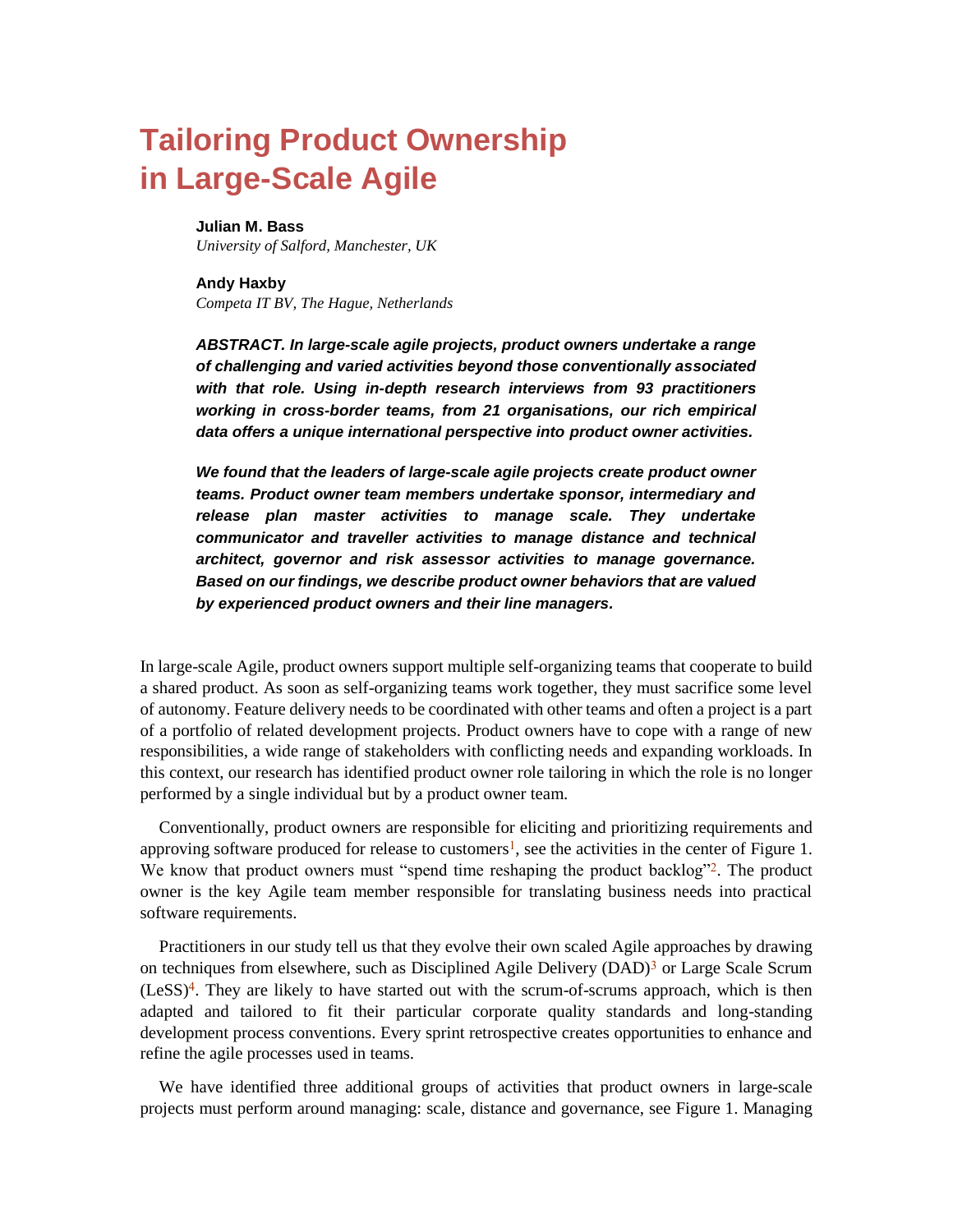scale is concerned with handling a large number of stakeholders and long term software release timescales; managing distance is concerned with global software development and managing governance relates to achieving appropriate consistency among cooperating agile teams.

Our empirical research is based on research interviews with 93 practitioners from 21 companies over an 8 year period, see research methods sidebar for more details. We consider large-scale to consist of at least 25 developers configured into more than 3 cooperating teams working together for a period of more than 9 months. All the teams in our study had to contend with geographical distribution, which we refer to as cross-border teams. We will discuss each of the three sets of product owner activities and recommend behaviors that are valued by experienced product owners and their line managers.

# **Managing Scale**

As mentioned earlier, product owners, in large-scale Agile, have to serve larger groups of cooperating teams over longer timescales. Consequently, they manage relationships with a wider range of stakeholders. To achieve this, product owners in our study perform more networking and expectation setting than a single individual can cope with.

# **Product Sponsor**

The product sponsor develops the vision as well as creating and negotiating a business case. Either selling a large product, winning a large tender or approving an enterprise-scale internal project usually requires most senior board level involvement. While a CEO, CIO or CTO may "own" the project, they are unlikely to have time to attend to project detail. They have a large organization to run, after all. As one very senior civil servant in our study said "my biggest challenge, in building digital systems, is translating [Government] policy into real outcomes." Product sponsors surround themselves with a product owner team and delegate to a named product owner (see intermediary, below). However, we found that product sponsors maintain focus on the project vision by reviewing important demonstrations, see the behaviors in Table 1.

# **Intermediary**

An intermediary interfaces with the product sponsors and coordinates or negotiates with key project stakeholders. Intermediaries have a sound understanding of the goals of the project obtained by regular meetings with the product sponsor. Nevertheless, the purpose of the intermediary is to be more accessible and available to other project stakeholders than product sponsors. However, the intermediaries in our study invite product sponsors to key demonstrations and solicit their feedback.

# **Release Plan Master**

The release plan master manages a release pipeline to synchronize cooperating teams. Large-scale projects tend to operate over several years and must be coordinated around multiple milestones. One of the companies in our study manufactures various types of body scanner used in hospitals. Such medical instruments are highly regulated but also the machines have a long working life. The manufacturer must support the software used in such scanners for 20 years or more.

Product owners in our study plan major releases to coincide with external factors such as TV advertising schedules. Release dates are included in planning as a type of project feature. As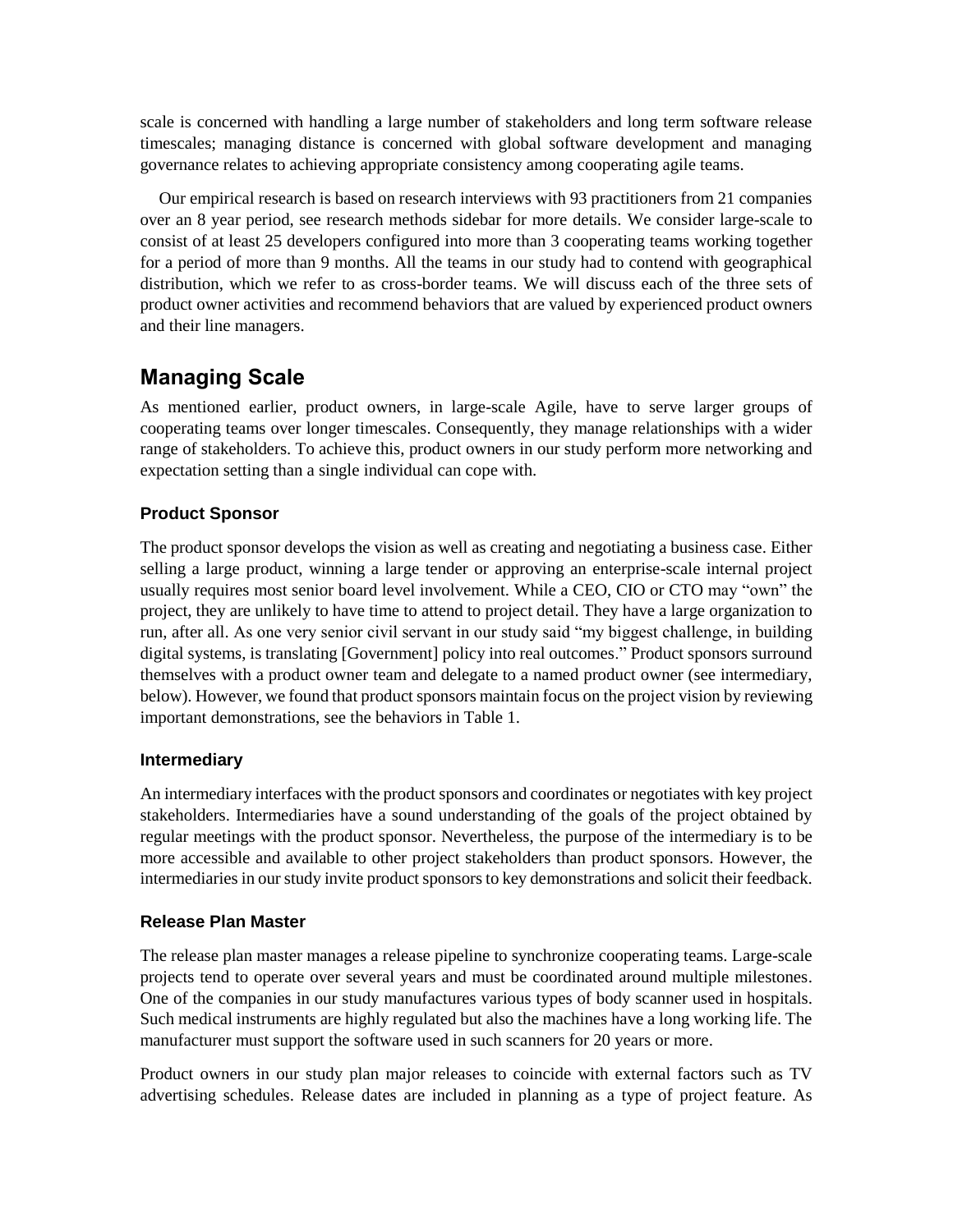advertising deadlines approach, other project features are de-prioritised to meet the delivery objectives. While specific feature details are not defined far in advance, when using Agile methods, the main goals are planned several releases ahead.

# **Managing Distance**

Product owners in large-scale agile routinely participate in geographically distributed software development projects<sup>5</sup>. They have to manage physical distance, temporal distance and cultural distance. In response, product owners form themselves into teams to support and engage stakeholders at different locations and sites.

# **Communicator**

The communicator uses multi-media technologies to connect onshore, offshore and others as a consequence of geographical distribution, where face-to-face communication is not possible. Product owners seem to prefer video and audio conferencing while scrum masters and developers in our study seem to prefer instant messaging. Experienced product owners select appropriate communication media for their intended audience, see the behaviors in Table 1.

# **Traveler**

The traveler actually spends time onshore or offshore. Face-to-face communication remains the gold standard for building trust, empathy and understanding. Members of the product owner team travel to remote sites to build trust, learn about local conventions and motivations, and inculcate a shared ethos. Travelers spend months with clients and development teams soaking up the atmosphere and understanding local pressures.

# **Managing Governance**

Where self-governing teams must cooperate, it becomes necessary to share a common set of standards for quality and technology<sup>6</sup>. Self-organizing teams must sacrifice some creativity and autonomy to reach consensus on common standards. The level of governance is also a project feature to be balanced against functional scope. Experienced product owners in our study manage to encourage creativity and innovation while also ensuring compliance with shared standards and guidelines.

# **Technical Architect**

The organizations in our study, co-opt technical specialists onto the product owner team to provide architectural coordination among co-operating teams. The mix of technologies used on larger scale projects can often become complex. Further, the larger number of teams can expect to have staff departing and joining during projects providing a risk to architectural coherence. It is often desirable to disseminate best practice across teams. Architects adopt architectural styles, develop reference architectures and select design and deployment patterns. These architectural structures need to be unobtrusively disseminated but consistently applied. This requires architects, supporting the product owner team, with technical stature and excellent influencing skills, see the behaviors in Table 1.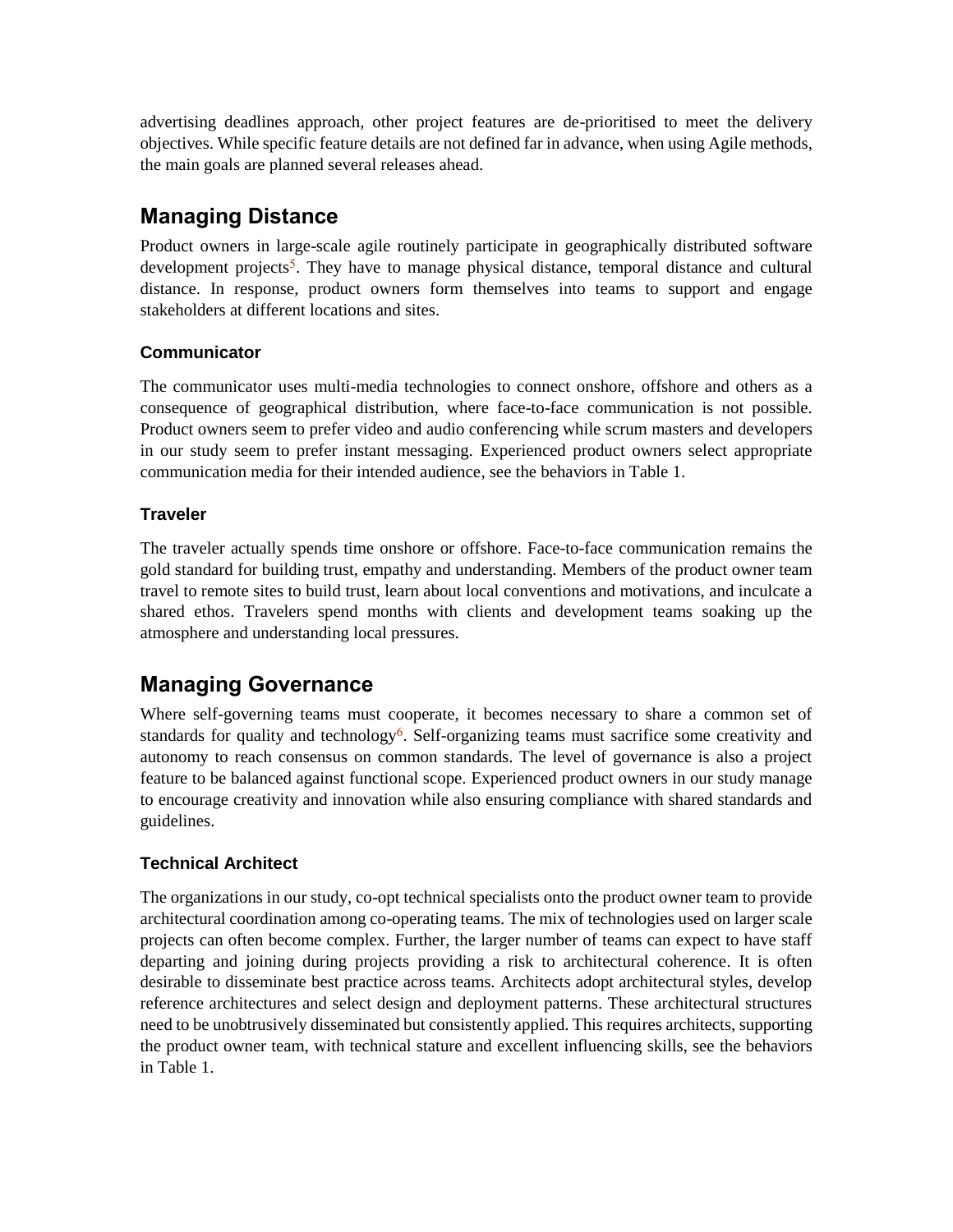#### **Governor**

The governor ensures that the project complies with corporate quality standards and technical policies. Self-organizing teams relinquish some autonomy towards an architecture board or design authority that determines common policies and approaches. Product owners manage relationships with such boards in order to understand constraints placed on teams but also to influence and perhaps initiate change as desirable new technologies become sufficiently established.

# **Risk Assessor**

The risk assessor, in large-scale projects, evaluates technical complexity, lists risks and plans mitigation. The product owners in our study argue that the large sums of money, risk of adverse publicity and reputational damage and negative consequences of project failure make it attractive to actively monitor and manage risk<sup>6</sup>. For example, product owners, at one global software service provider, establish and update a risk assessment log by conducting risk assessments for each team as part of every sprint. This precautionary approach allows early identification of emerging threats to project success and enables early mitigation.

# **Product Owner Behaviors**

We have summarized key behaviors for product owners, mapped to the various activities we found, in Table 1. However, four general themes arise from the teams in our study.

# **Favor Face-to-Face Interactions**

When dealing with geographical, temporal and cultural distance it is tempting to fall back on written communication using email and word documents. We found that product owners view these tools as superficially effective. Understanding, trust and empathy come from building social capital through face-to-face interactions. Product owners that fiercely network with clients, scrum masters and other stakeholders seem to have more successful project outcomes $\delta$ .

# **Understand and Focus on Real Goals**

On projects regarded by practitioners as successful, product owners appear to use influencing skills to keep a wide range of stakeholders targeted on a specific and focused set of goals. Objective test criteria enable teams to demonstrate progress towards project goals. Practitioners value product owners who stay true to key project goals even as impediments and obstacles arise. The ability to keep the "big picture" in mind, even when pivoting around challenges and resource constraints, is indeed a skill.

# **Use a Minimum Viable Product to Permit Change**

On complex projects, experienced product owners find a minimum viable product<sup>9</sup> (MVP) valuable for enabling change. The MVP is not the final system, so it can gain traction in overcoming resistance to change. The MVP can pilot new development processes, introduce new technologies and explore new approaches to governance. Approval of the MVP can then provide permission to embed these new ideas.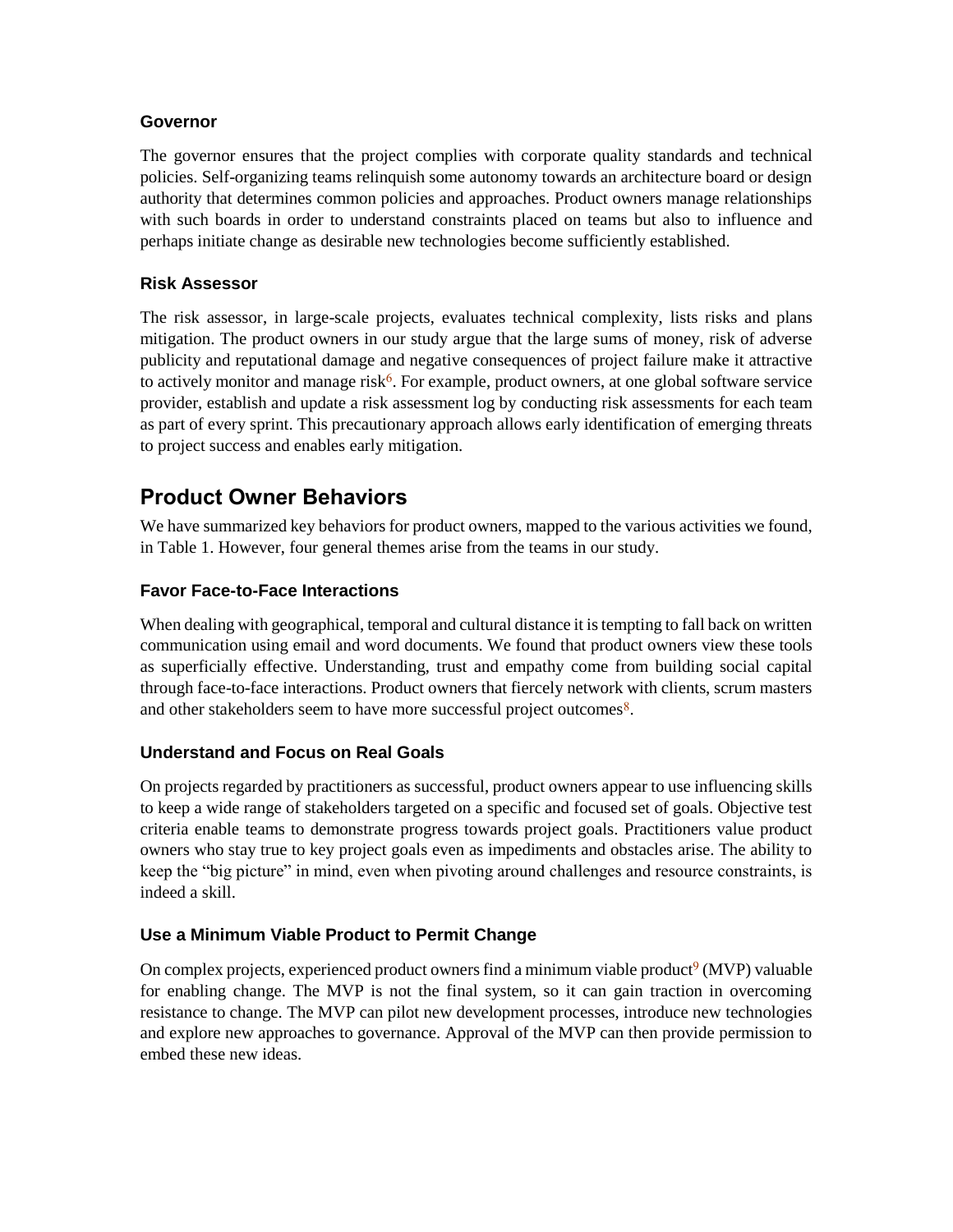#### **Make Product Owner Teams Explicit**

The product sponsor, intermediary, technical architect and other product owner team members form a product owner team<sup>10</sup>. The product owner team members perform a wide range of activities, as shown in Figure 1. We argue it is helpful to make building the product owner team explicit. Sponsors should think about team building, induction of new members and succession planning.

**Conclusions**. The product owners in our study perform activities to manage scale, distance and governance as part of a product owner team. We argue for prioritising face-to-face interactions, maintaining focus on goals and the knowing creation and sustenance of a product owner team to support project stakeholders.

#### **References**

- 1. K. Schwaber and M. Beedle, *Agile Software Development with Scrum*. Upper Saddle River, NJ, USA: Prentice Hall, 2002.
- 2. S. W. Ambler and M. Lines, Disciplined Agile Delivery: A Practitioner's Guide to Agile Software Delivery in the Enterprise. IBM Press, 2012.
- 3. M. Cohn, "Agile Product Backlogs Should Be Shaped Like Icebergs," *Mountain Goat Software*. [Online]. Available: [https://www.mountaingoatsoftware.com/blog/why-your-product-backlog-should-look-like-an](https://www.mountaingoatsoftware.com/blog/why-your-product-backlog-should-look-like-an-iceberg)[iceberg.](https://www.mountaingoatsoftware.com/blog/why-your-product-backlog-should-look-like-an-iceberg) [Accessed: 10-Oct-2018].
- 4. C. Larman and B. Vodde, *Large-Scale Scrum: More with LeSS*. Boston: Addison-Wesley Professional, 2016.
- 5. C. Ebert, M. Kuhrmann, and R. Prikladnicki, "Global Software Engineering: An Industry Perspective," *IEEE Software*, vol. 33, no. 1, pp. 105–108, Jan. 2016.
- 6. J. Vlietland, R. van Solingen, and H. van Vliet, "Aligning codependent Scrum teams to enable fast business value delivery: A governance framework and set of intervention actions," *Journal of Systems and Software*, vol. 113, pp. 418–429, Mar. 2016.
- 7. J. M. Bass, "Artefacts and agile method tailoring in large-scale offshore software development programmes," *Information and Software Technology*, vol. 75, pp. 1–16, Jul. 2016.
- 8. D. Šmite, N. B. Moe, A. Šāblis, and C. Wohlin, "Software teams and their knowledge networks in large-scale software development," *Information and Software Technology*, vol. 86, pp. 71–86, Jun. 2017.
- 9. E. Reis, *The Lean Startup: How Constant Innovation Creates Radically Successful Businesses*. London: Portfolio Penguin, 2011.
- 10. J. M. Bass, "How product owner teams scale agile methods to large distributed enterprises," *Empirical Software Engineering*, vol. 20, no. 6, pp. 1525–1557, Dec. 2015.
- 11. J. M. Bass, "Tailoring in Large-Scale Agile, Interview Guide". figshare, 24-Sep-2018. https://doi.org/10.17866/rd.salford.7122503.v1
- 12. Glaser, B.G., 1998. Doing Grounded Theory: Issues and Discussions. Sociology Press, Mill Valley.
- **Dr Julian M. Bass** is a Senior Lecturer (Associate Professor) in software engineering at the University of Salford, Manchester, UK. Contact him at j.bass@salford.ac.uk.

**Andy Haxby** Andy Haxby is Director of Dutch software services company Competa and founder of the Fair Trade Software Foundation. Contact him at andy@competa.com.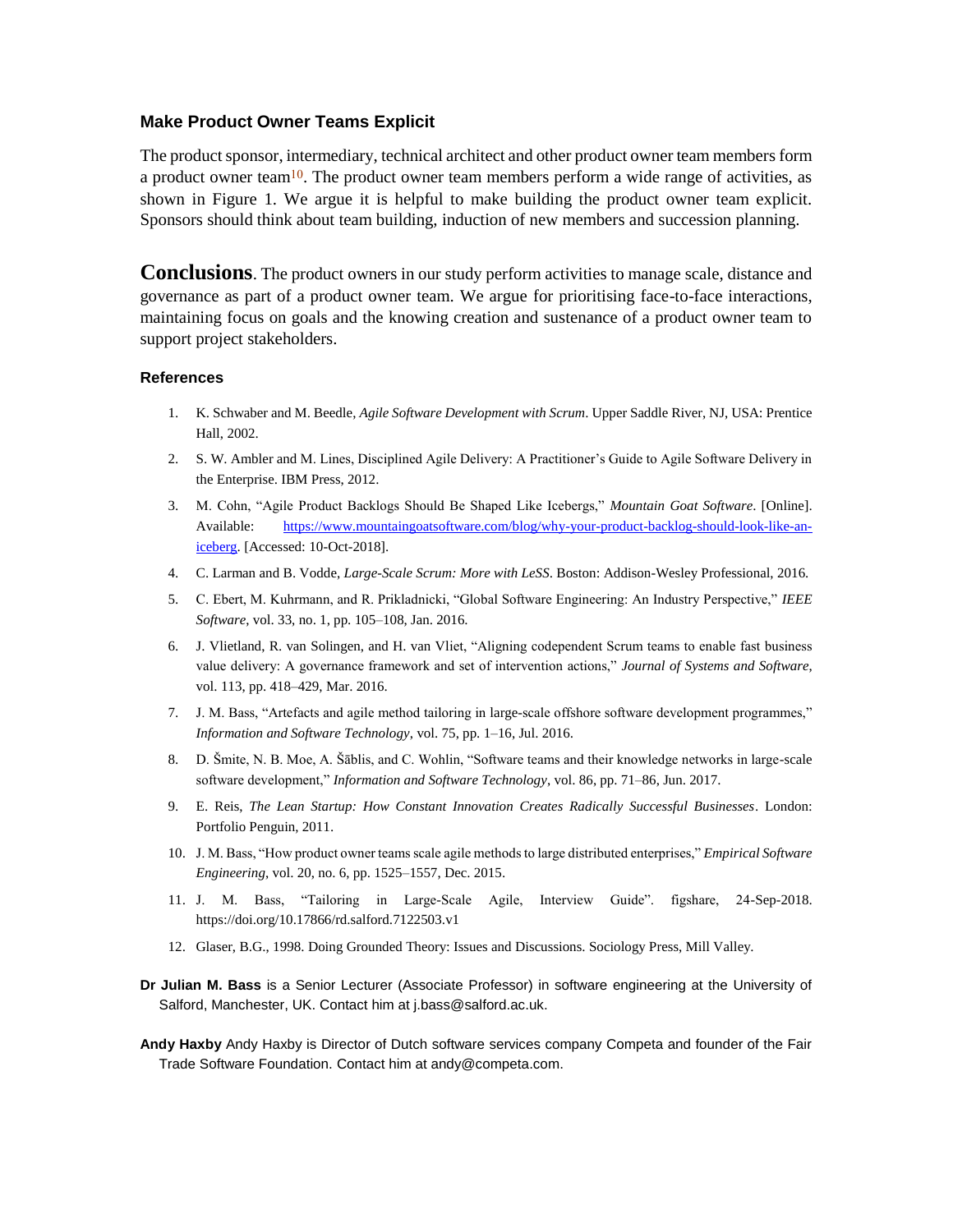# **Research Methods**

This article draws on over eight years' of research conducted specifically investigating product ownership in large-scale cross-border software development. We have observed teams performing sprint planning, daily status (stand-up meetings), product demonstrations and retrospectives. We have also examined public and commercially confidential project and corporate documents from the companies in our study. Such documents have included development processes, governance policies, design documents and test plans.

The main source of research data has been from 93 practitioner interviews, from 21 companies and UK government organizations. The organizations in the study include well known multinational internet and software service companies as well as government agencies, and companies in the retail, CRM and banking/finance sectors.

The interviewers employed a semi-structured interview guide<sup>12</sup> which included open-ended questions to elicit topics from respondents not considered by the interviewer. Respondents include product owners and their line managers (often a CIO, CTO or head of engineering), as well as middle managers, Agile coaches and development team members such as software developers, testers and scrum masters.

Interviews have been recorded, transcribed and analyzed employing a Glaserian grounded theory<sup>13</sup> approach. Open coding, "memoing," constant comparison and theoretical sampling are used to extract topics, concepts and themes from the interview transcript data.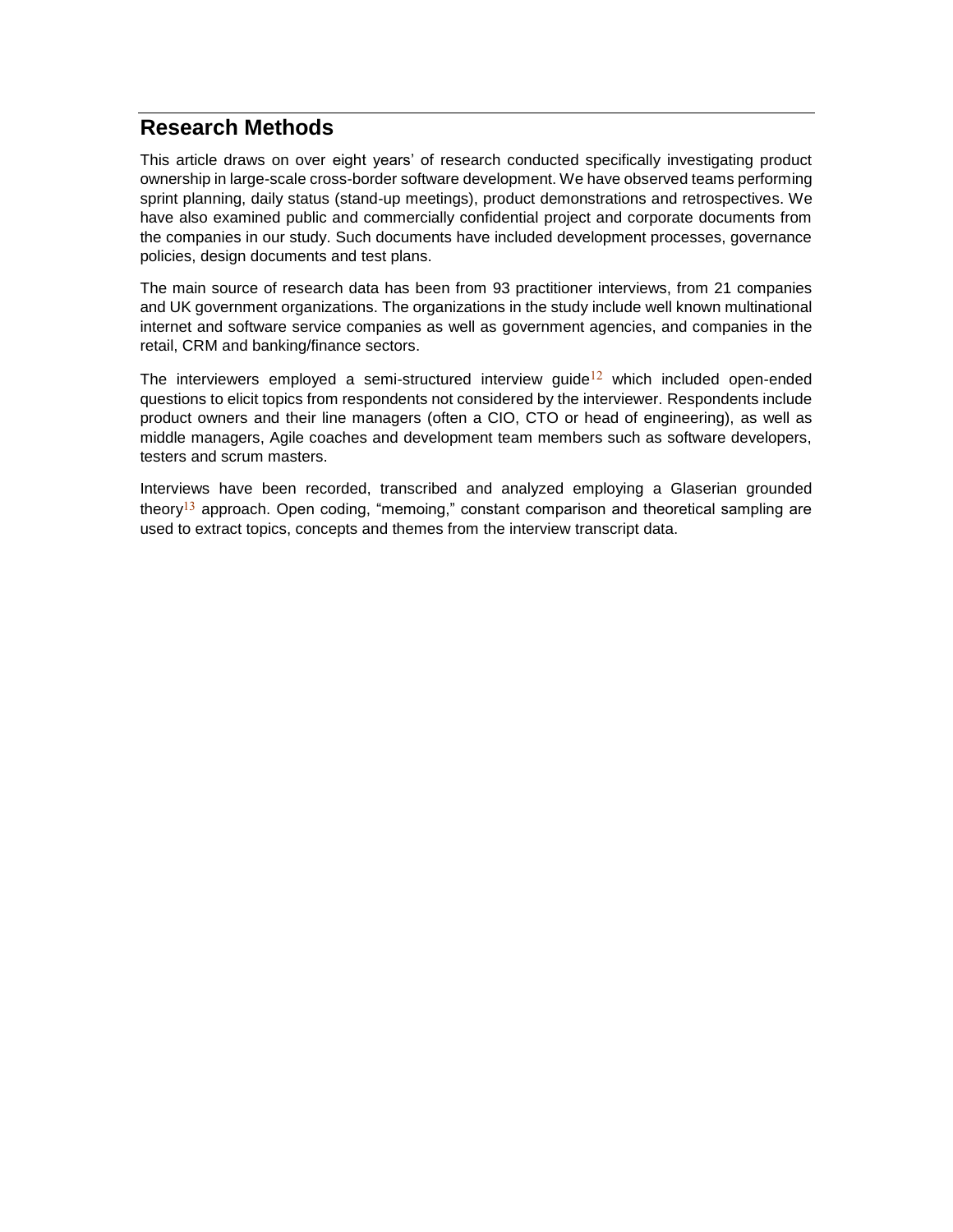# *Table 1 Behaviors for Managing Large-scale, Distance & Governance*

| <b>Product Owner</b><br><b>Roles and</b><br><b>Activity Names</b> | <b>Typical</b><br><b>Artefacts<sup>a</sup></b> | <b>Good Behaviors</b>                                                                                                                            | <b>Behaviors to Avoid</b>                                                                                |
|-------------------------------------------------------------------|------------------------------------------------|--------------------------------------------------------------------------------------------------------------------------------------------------|----------------------------------------------------------------------------------------------------------|
| Product sponsor                                                   | Core project<br>goals and<br>vision            | Relentlessly focuses on key goals<br>Defines clear requirements<br>Makes time for reviewing product,<br>e.g. attending important demos           | Hands-off problems<br>Relies on documents<br>Delegates challenges and<br>believes in magic               |
| Intermediary                                                      | Project goals<br>and vision                    | Understands and trusts agile<br>Connects all the right people                                                                                    | Interferes, wants to put own<br>stamp on everything.                                                     |
| Release Plan<br>Master                                            | Release<br>plans                               | Understands and minimizes<br>dependencies<br>Pushes for appropriate workloads<br>with realistic release plans                                    | Fails to balance customer<br>needs, scope and technical debt                                             |
| Communicator                                                      | Slack, blog<br>and wiki<br>posts               | Communicates effectively, uses<br>appropriate channels e.g. slack<br>and other instant messaging for<br>developers; Trello for scrum<br>masters  | Communicates everything by<br>email                                                                      |
| Traveler                                                          | Slack, blog<br>and wiki<br>posts               | Makes enough time for extensive<br>networking<br>Favors face-to-face interaction.                                                                | Avoids face-to-face networking,<br>relies on documents and email                                         |
| Technical<br>Architect                                            | Reference<br>architecture                      | Networks with scrum masters and<br>architecture board influencers<br>Is approachable and<br>communicative<br>Focuses on people AND<br>technology | Stays in the background<br>Focuses on technology<br>Doesn't build relationships with<br>key stakeholders |
| Governor                                                          | Quality<br>standards                           | Trusts agile, inputs important<br>requirements to PO team<br>Attends key demos                                                                   | Focuses excessively on<br>administrative aspects of quality<br>assurance                                 |
| <b>Risk Assessor</b>                                              | Risk register                                  | Inside team to understand project<br>goals and status                                                                                            | Focuses excessively on<br>administrative aspects of risk<br>management                                   |

a Adapted from<sup>7</sup>